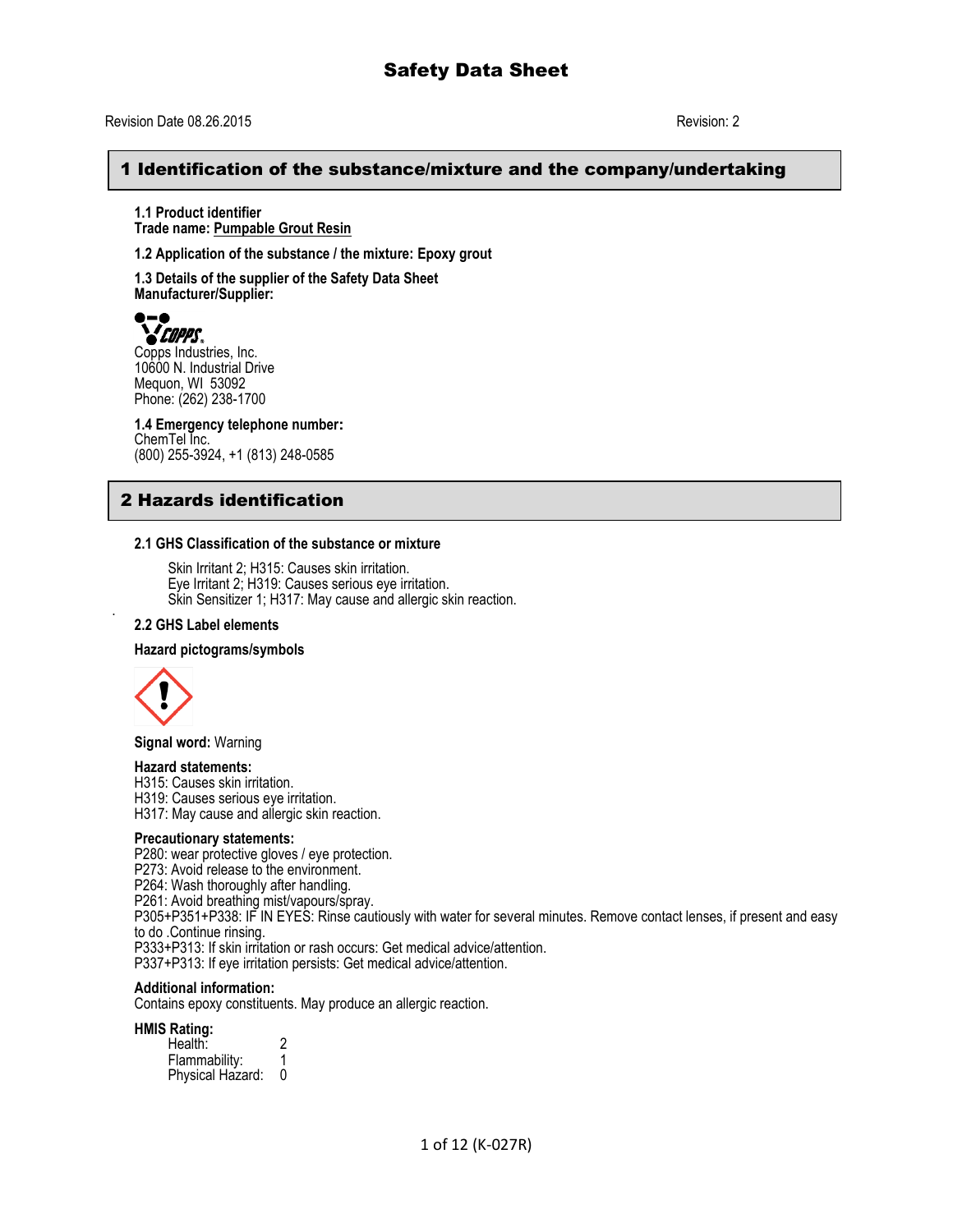## 3 Composition/information on ingredients

#### **3.2 Mixture**

**Description:** Mixture of substances listed below with nonhazardous additions.

| Dangerous components: |                                                                |        |
|-----------------------|----------------------------------------------------------------|--------|
| CAS: 25068-38-6       | Reaction product: bisphenol - A- (epichlorohydrin) epoxy resin | 25-50% |
|                       | (number average molecular weight<700)                          |        |
| Trade Secret          | Glycidyl ether                                                 | < 10%  |
|                       |                                                                |        |
| Trade Secret          | Epoxy resin                                                    | $<$ 3% |
|                       |                                                                |        |

In conformity with 29CFR 1910.1200(i) the specific chemical identity may be withheld as Trade Secret, while all health/safety properties and effects are included in the SDS.

## 4 First aid measures

#### **4.1 Description of first aid measures**

**General information:** Immediately remove any clothing soiled by the product. Symptoms of poisoning may even occur after several hours; therefore medical observation for at least 48 hours after the

accident. Take affected persons out into the fresh air.

**After inhalation:** Supply fresh air**;** consult doctor in case of complaints.

**After skin contact***:* Immediately rinse with water. If skin irritation continues, consult a doctor.

**After eye contact:** Remove contact lenses if worn, if possible. Rinse opened eye for several minutes under running water. If symptoms persist, consult a doctor**.**

**After swallowing:** Rinse out mouth and then drink plenty of water. Do not Induce vomiting; call for medical help immediately. **4.2 Most important symptoms and effects, both acute and delayed:** Allergic reactions, Nausea, Coughing, Gastric or intestinal disorders, Irritant to skin and mucous membranes, Irritant to eyes.

**4.3 Indication of any immediate medical attention and special treatment needed:** Contains reaction product: bisphenol-A-(epichlorhydrin) epoxy resin (number average molecular weight < 700). May produce an allergic reaction. If necessary oxygen respiration treatment. Later observation for pneumonia and pulmonary edema. Medical supervision for at least 48 hours.

## **5 Firefighting measures**

**Suitable extinguishing agents:** Water haze or fog, Foam, Fire-extinguishing powder, Carbon dioxide.

**For safety reasons unsuitable extinguishing agents:** Water with full jet, Water spray

**5.2 Special hazards arising from the substance or mixture:** Formation of toxic gases is possible during heating or in case of fire.

**5.3 Advice for the firefighters**

**Protective equipment:** Wear self-contained respiratory protective device. Wear fully protective suit.

**Additional information:** Cool endangered receptacles with water fog or haze. Eliminate all ignition sources if safe to do so.

## 6 Accidental release measures

 **6.1 Personal precautions, protective equipment and emergency procedures:** Use respiratory protective device against the effects of fumes/dust/aerosol. Wear protective equipment. Keep unprotected persons away. Ensure adequate ventilation. Keep away from ignition sources.

**6.2 Environmental precautions:** Do not allow to enter sewers/ surface or ground water. Inform respective authorities in case of seepage into water course or sewage system. Prevent from spreading (e.g. by damming–in or oil barriers). **6.3 Methods and material for containment and cleaning up:** Absorb liquid components with liquid-binding material. Send for recovery or disposal in suitable receptacles. Dispose contaminated material as waste according to item 13. Ensure adequate ventilation.

## 7 Handling and storage

**7.1 Precautions for safe handling:** Use only in well-ventilated areas. Store in cool, dry place in tightly closed receptacles (60-80ºF recommended).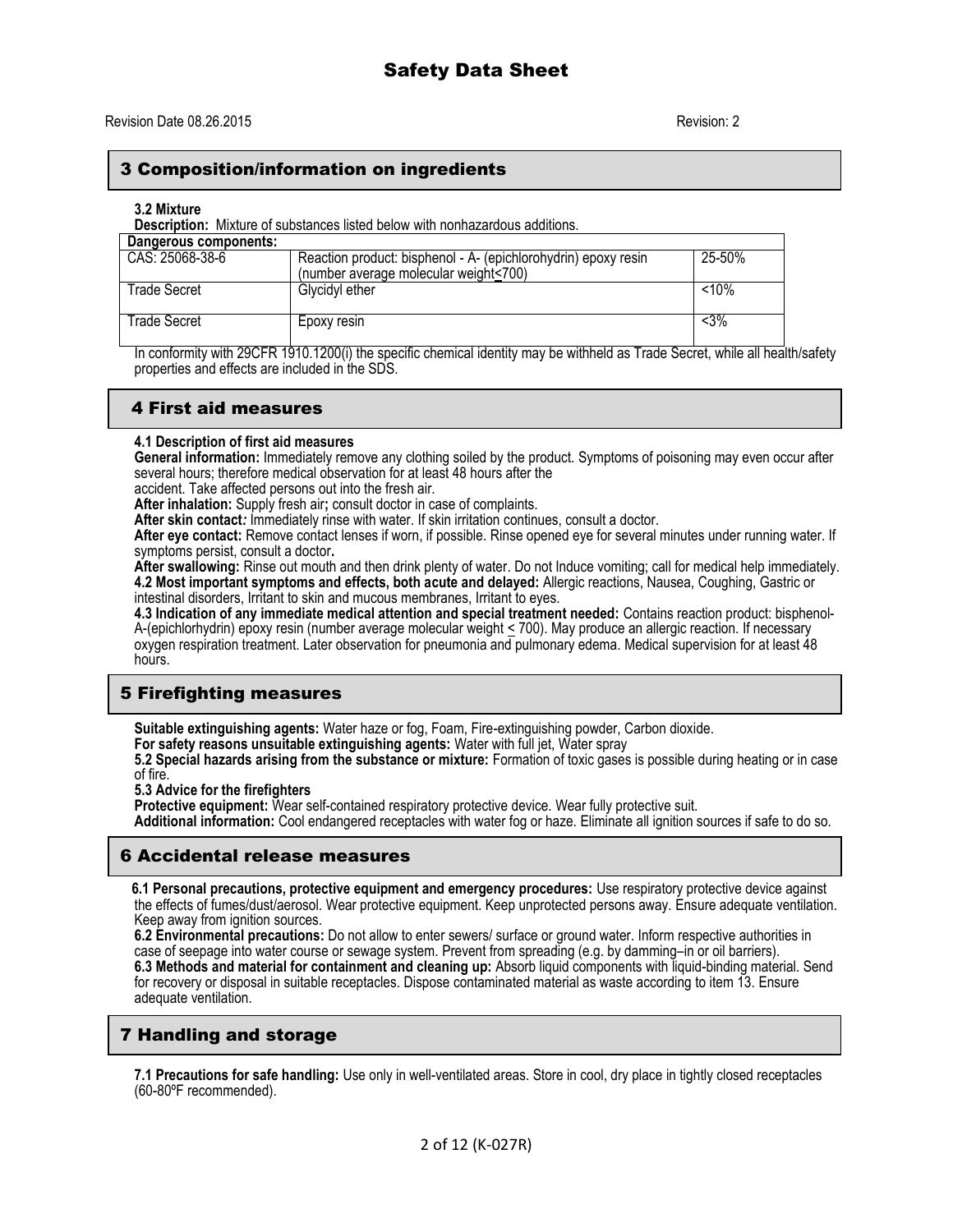#### Revision Date 08.26.2015 Revision: 2

**7.2 Conditions for safe storage, including any incompatibilities:** Use only receptacles specifically permitted for this substance/product. Avoid storage near extreme heat, ignition sources or open flame. **Further Information about storage conditions:** Keep container tightly sealed. Store in an area with adequate ventilation.

## 8 Exposure controls/personal protection

#### **8.1 Control parameters**

**Ingredients with limit values that require monitoring at the workplace:** The product does not contain any relevant quantities of materials with critical values that have to be monitored at the workplace.

**DNELs:** No further relevant information available.

**PNECs:** No further relevant information available.

**Additional information:** The lists valid during the making were used as basis.

**8.2 Engineering controls** Provide readily accessible eye wash stations and safety showers. Provide ventilation adequate to ensure concentrations are minimized.

**8.3 Personal protective equipment**

**General protective and hygienic measures:** Keep away from foodstuffs, beverages and feed. Immediately remove all soiled and contaminated clothing. Wash hands before breaks and at the end of work. Do not inhale gases / fumes / aerosols. Avoid contact with the eyes and skin.

**Respiratory protection:** Not required under normal conditions of use. Use suitable respiratory protective device in case of insufficient ventilation. For spills, respiratory protection may be advisable. Use respiratory protection when grinding or cutting material.

**Hand protection:** Protective, impervious gloves. (Neoprene, PVC, Nitrile rubber) The glove material has to be impermeable and resistant to the product / the substance/ the preparation. Selection of the glove material on consideration of the penetration times, rates of diffusion and the degradation.

**Eye protection:** Safety glasses with side shields. Contact lenses should not be worn.

**Skin and Body protection:** Protective work clothing. Where potential exposure warrants, rubber or plastic boots and chemically resistant protective suit.

## 9 Physical and chemical properties

| 9.1 Information on basic physical and chemical properties<br><b>General Information</b> |                                        |
|-----------------------------------------------------------------------------------------|----------------------------------------|
| Appearance<br>Form:<br>Colour:<br>Odour:                                                | Viscous liquid<br>Tan<br>Sweet         |
| <b>Odour threshold:</b><br>pH:                                                          | No data available<br>No data available |
| Melting point/range:                                                                    | No data available                      |
| Boiling point/range:                                                                    | >392 °F / >200 °C                      |
| Flash point:                                                                            | >302 °F / >150 °C                      |
| <b>Evaporation rate:</b>                                                                | No data available                      |
| Flammability (solid, gaseous):                                                          | Not applicable                         |
| Upper/lower flammability or explosive limit:                                            | Not applicable                         |
| Vapor pressure:                                                                         | No data available                      |
| Vapor density:                                                                          | No data available                      |
| Relative Density at 20°C:                                                               | $1.73$ g/cm <sup>3</sup>               |
| Solubility in / Miscibility with<br>Water:                                              | Not miscible or difficult to mix.      |
| Partition coefficient (n-octanol/water):                                                | No data available                      |
| <b>Auto/Self-ignition temperature:</b>                                                  | No data available                      |
| Decomposition temperature:                                                              | No data available                      |
| Viscosity                                                                               | 22,000-30,000 cps                      |
|                                                                                         |                                        |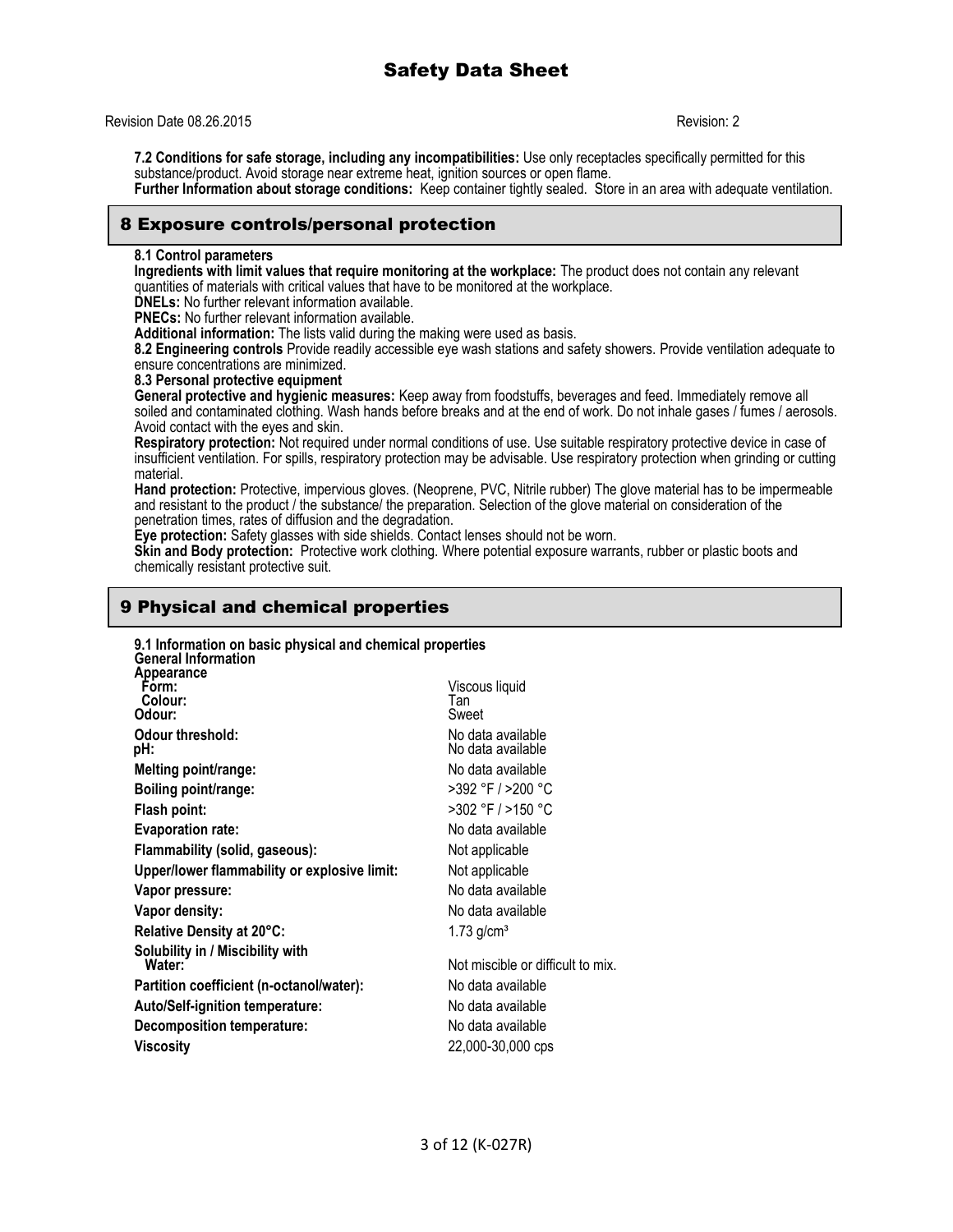## 10 Stability and reactivity

**10.1 Reactivity**

**10.2 Chemical stability**

**Thermal decomposition / conditions to be avoided:** No decomposition if used and stored according to specifications.

**10.3 Possibility of hazardous reactions:** Reacts with strong alkali, Exothermic polymerization, Reacts with strong acids and oxidizing agents, Reacts with catalysts.

**10.4 Conditions to avoid:** Avoid contact with strong oxidizing agents, excessive heat or flames.

 **10.5 Incompatible materials:** Strong acids, bases and oxidizing agents.

**10.6 Hazardous decomposition products:** Carbon monoxide and carbon dioxide.

## 11 Toxicological information

#### **11.1 Information on likely routes of exposure:**

Inhalation: May cause respiratory irritation Ingestion:<br>Skin contact: Skin contact: May cause skin irritation<br>
Eye contact: May cause eye irritation

- May cause eye irritation
- **11.2 Symptoms related to physical, chemical and toxicological characteristics:** No available data
- **11.3 Delayed and immediate effects as well as chronic effects from short and long-term exposure:**  (Data for primary hazardous component: Reaction product: bisphenol - A- (epichlorohydrin) epoxy resin)

Acute toxic:<br>Oral

 $LD50 > 2,000$  mg/kg (rat) Dermal LD50 > 2,000 mg/kg (rat)<br>Inhalation No data

Skin Corrosive/irritant:

**Inhalation** 

Test material was slightly irritating to skin in key studies. For the skin, mean erythema and edema scores were 0.8 and 0.5 respectively.

Serious eye damage/eye irritation:

Test material was slightly irritating to the eye in key studies. The mean eye score was 0.4 Respiratory sensitization: No data available

Skin sensitization:

In a local lymph node assay, the concentration that would cause a 3-fold increase in proliferation (EC-3) was calculated to be 5.7% which is consistent with moderate dermal sensitization potential.

**11.4 Numerical measures of toxicity:** No data available for mixture**.**

**Additional toxicological information:** The product show the following dangers according to the calculation method of the General EU**,** Classification Guidelines for Preparations as issued in the latest version: Irritant**,** Danger through skin absorption. Toxic and /or corrosive effects may be delayed up to 24 hours. Inhalation of concentrated vapours as well as oral intake will lead to anesthesia-like conditions and headache, dizziness ,etc.

## 12 Ecological information

## **12.1 Toxicity**

**Aquatic toxicity:**

(Data taken from SDS of primary hazardous component: Reaction product: bisphenol - A- (epichlorhydrin) epoxy resin)

| Fish          | 96hr-LC50 = 3.6mg/L test mat. Oncorhynchus mykiss                      |
|---------------|------------------------------------------------------------------------|
|               | (direct application, nominal) (OECD Guideline 203)                     |
|               | LC50 1.41 mg/L 96hr Oryzias latipes                                    |
| Crustacea     | 48hr-EC50 = 2.8mg/L test mat Daphnia magna                             |
|               | (direct application, nominal, based on: mobility) (OECD Guideline 202) |
|               | EC50 1.7mg/L 48hr                                                      |
| Aquatic Plant | 72hr-EC50 > 11 mg/L Scenedesmus capricornutum                          |
|               | water soluble fraction (meas. (arithm. mean))                          |
|               | based on: growth rate (EPA-660/3-75-009)                               |

**12.2 Persistence and degradability:** No data available.

- **12.3 Bioaccumulative potential:** No further relevant information available.
- **12.4 Mobility in soil:** No further relevant information available.

**12.5 Results of PBT and vPvB assessment:**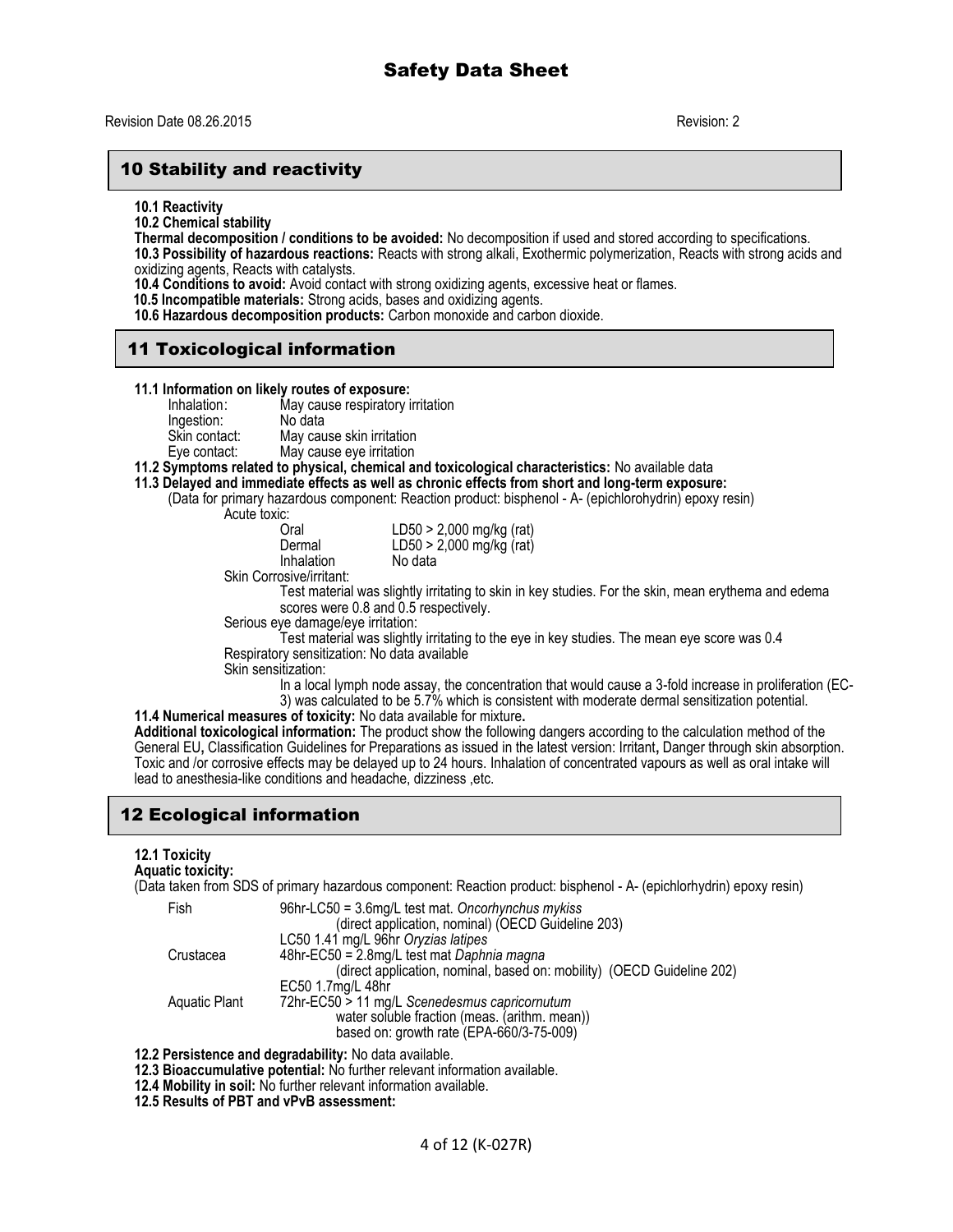Revision Date 08.26.2015 Revision: 2

**PBT:** Not applicable. **vPvB:** Not applicable.

 **12.6 Other adverse effects:** No further relevant information available

## 13 Disposal considerations

#### **13.1 Waste treatment methods**

**Waste from residue/unused product:** This product should not be allowed to enter drains, water courses or the soil. Dispose of this material in a safe manner and in accordance with federal, state and local regulations **Contaminated packaging:** Disposal must be made in accordance with official federal, state and local regulations.

## 14 Transport information

| <b>DOT</b>  |            |               |
|-------------|------------|---------------|
| <b>IATA</b> | UN number: | Not Regulated |
| <b>IMDG</b> | UN number: | Not Regulated |
| <b>TDG</b>  | UN number: | Not Regulated |
|             | UN number: | Not Regulated |

## 15 Regulatory Information

**15.1 Safety, health and environmental regulations/legislation specific for the substance or mixture**

**United States (USA)**

**SARA**

| vana                                                  |
|-------------------------------------------------------|
| Section 355 (extremely hazardous substances):         |
| None of the ingredients is listed.                    |
| Section 313 (Specific toxic chemical listings):       |
| Component(s) above 'de minimus' level: None           |
| <b>TSCA (Toxic Substances Control Act):</b>           |
| All the ingredients are listed.                       |
| <b>Proposition 65 (California):</b>                   |
| <b>Chemicals known to cause cancer: None</b>          |
| Canada                                                |
| <b>Canadian Domestic Substances List (DSL):</b>       |
| All ingredients are listed.                           |
| Canadian Ingredient Disclosure list (limit 0.1%)      |
| None of the ingredients is listed.                    |
| <b>Canadian Ingredient Disclosure list (limit 1%)</b> |
| None of the ingredients is listed.                    |

**15.2 Chemical Safety assessment:** A Chemical Safety Assessment has not been carried out.

## 16 Other information

This information is based on our present knowledge. However, this shall not constitute a guarantee for any specific product features and shall not establish a legally valid contractual relationship.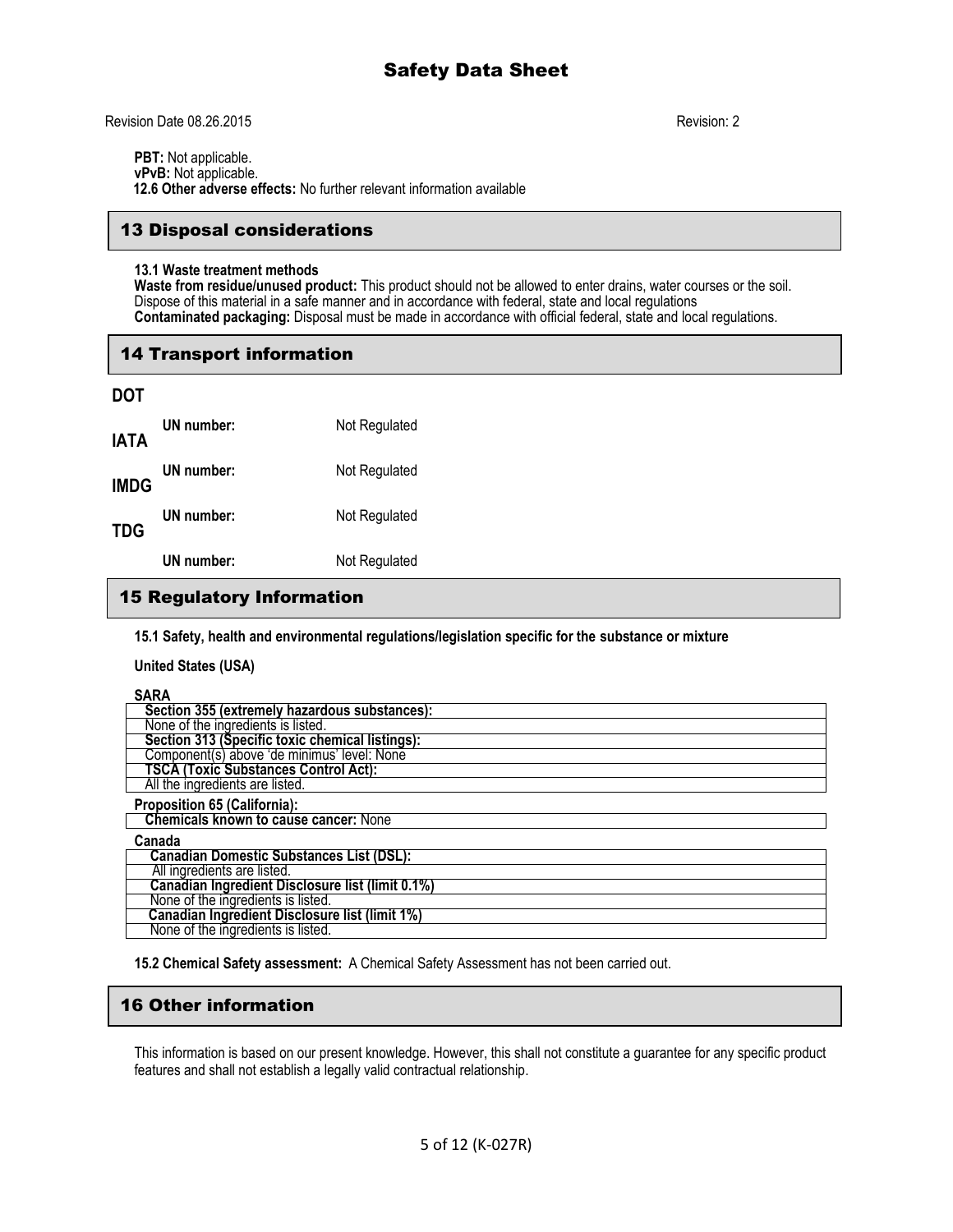## Revision Date 08.26.2015 Revision: 2

#### **Abbreviation and acronyms:**

ADR: European Agreement concerning the International Carriage of Dangerous Goods by Road IMDG: International Maritime Code for Dangerous Goods DOT: US Department of Transportation IATA: International Air Transport Association GHS: Globally Harmonized System of Classification and Labelling of Chemicals ACGIH: American Conference of Governmental Industrial Hygienist. EINECS: European Inventory of Existing Commercial Chemical Substances ELINCS: European List of Notified Chemical Substance CAS: Chemical Abstracts Service (division of the American Chemical Society) HMIS: Hazardous Materials Identification System (USA) WHMIS: Workplace Hazardous Materials Information System (Canada)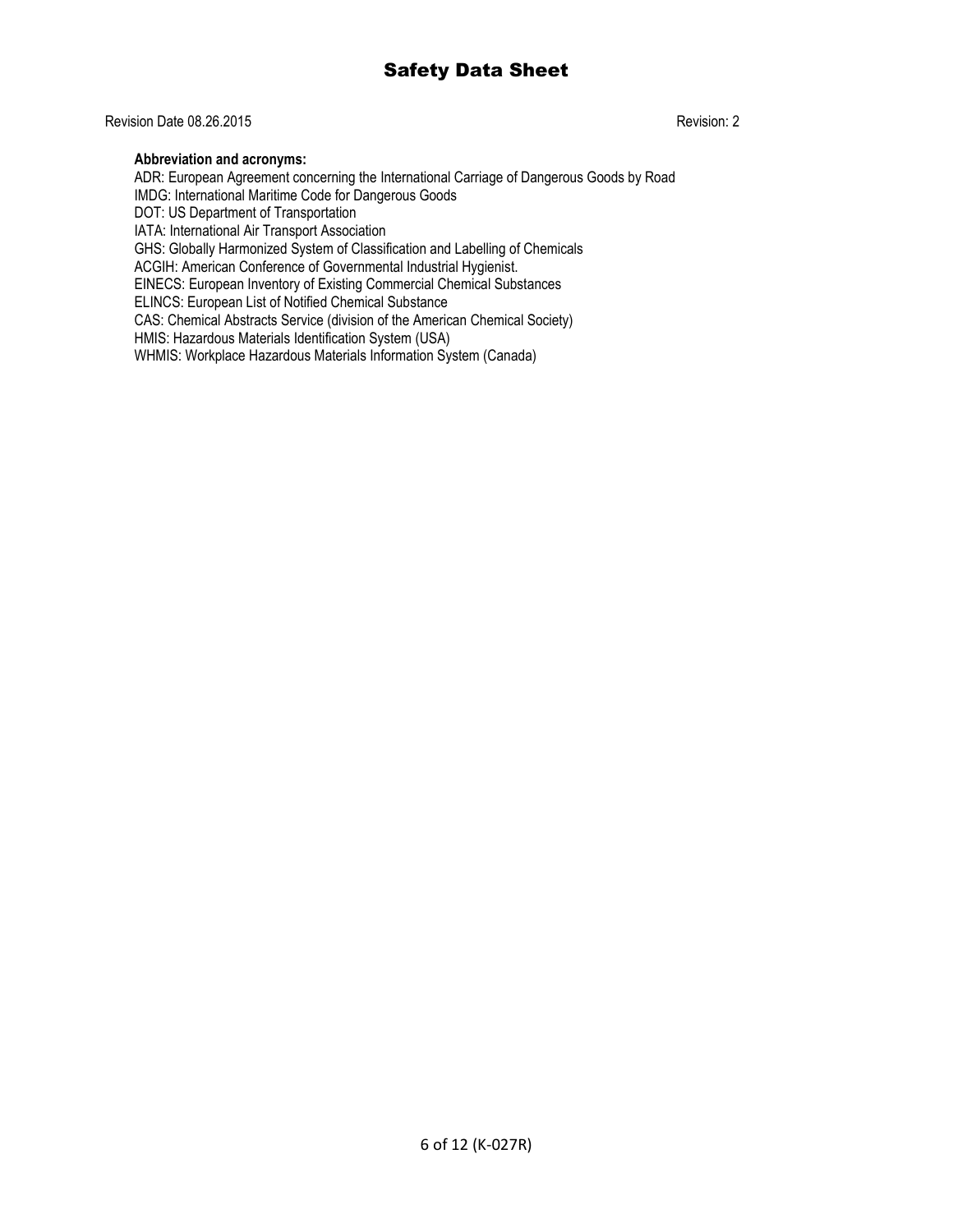## 1 Identification of the substance/mixture and the company/undertaking

**1.1 Product identifier Trade name: Pumpable Grout Hardener**

**1.2 Application of the substance / the mixture: Epoxy grout**

**1.3 Details of the supplier of the Safety Data Sheet Manufacturer/Supplier:**



Copps Industries, Inc. 10600 N. Industrial Drive Mequon, WI 53092 Phone: (262) 238-1700

**1.4 Emergency telephone number:** ChemTel Inc.

(800) 255-3924, +1 (813) 248-0585

## 2 Hazards identification

#### **2.1 GHS Classification of the substance or mixture**

Acute Toxicity – Oral; Category 4 Acute Toxicity – Dermal; Category 4 Skin Corrosion; Category 1B Serious Eye Damage; Category 1 Skin Sensitization; Category 1 Reproductive Toxicity; Category 2 Specific Target Organ Toxicity – single exposure; Category 3 Aquatic Hazard (Acute) – Category 3 Aquatic Hazard (Long-Term) – Category 2

#### **2.2 GHS Label elements**

#### **Hazard pictograms/symbols**



**Signal word:** Danger

#### **Hazard statements:**

H302+H312: Harmful if swallowed or in contact with skin.

H314: Causes severe skin burns and eye damage.

H317: May cause an allergic skin reaction.

- H318: Causes serious eye damage.
- H335: May cause respiratory irritation.
- H361: Suspected of damaging fertility or the unborn child.
- H411: Toxic to aquatic life with long lasting effects.

#### **Precautionary statements:**

P201:Obtain special instructions before use.

P260:Do not breath dust/fume/gas/mist/vapours/spray.

P264:Wash hands thoroughly after handling.

P271: Use only outdoors or in a well-ventilated area.

P280:Wear protective gloves/protective clothing/eye protection/face protection.

P281:Use personal protective equipment as required

P301+P330+P331 :IF SWALLOWED: rinse mouth. Do NOT induce vomiting.

P304+340: IF INHALED: Remove person to fresh air and keep comfortable for breathing.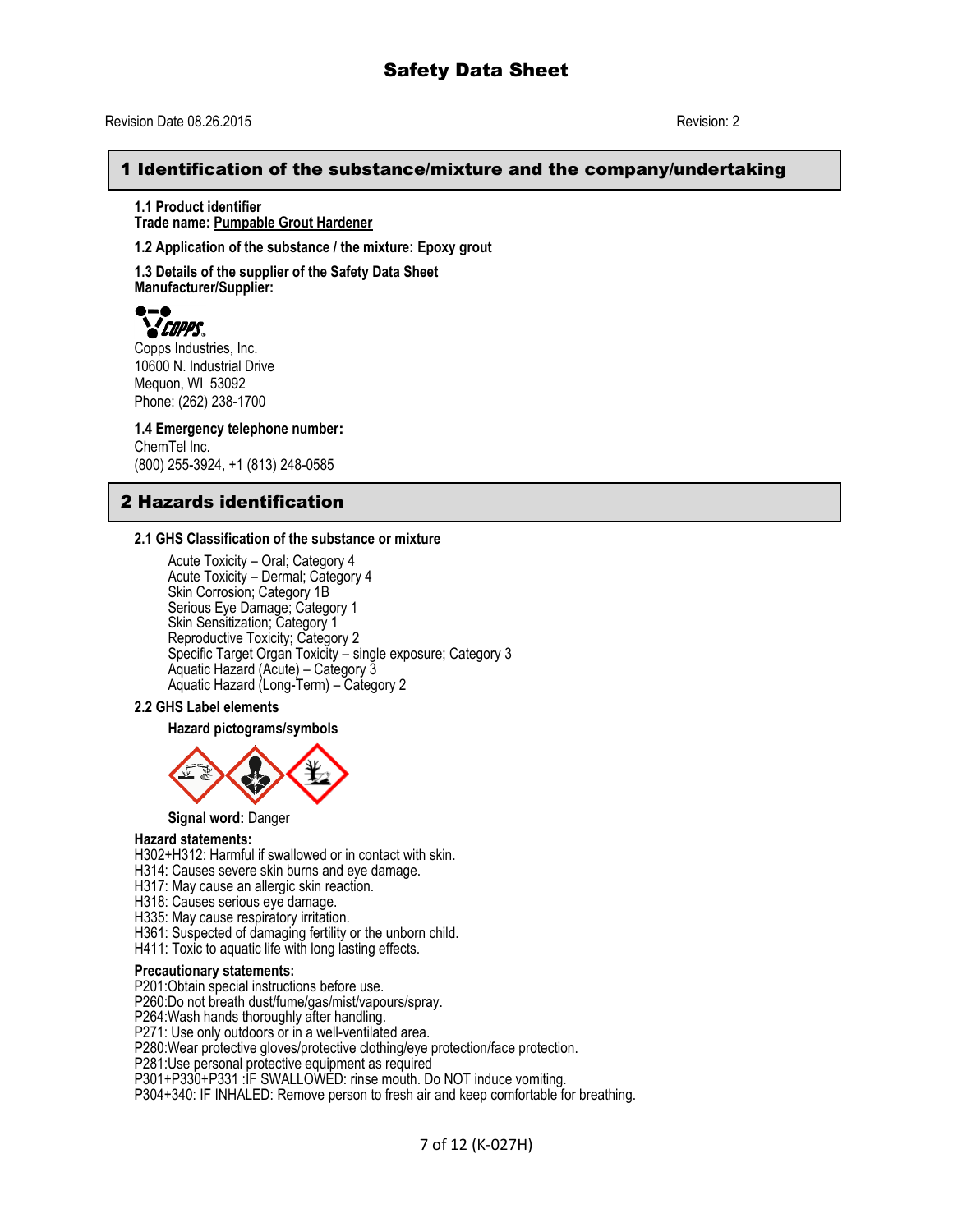#### Revision Date 08.26.2015 Revision: 2

P305+P351+P338 :IF IN EYES: Rinse cautiously with water for several minutes. Remove contact lenses, if present and easy to do. Continue rinsing.

P310 :Immediately call a POISON CENTRE or doctor/physician.

P403+P233: Store in a well-ventilated place. Keep container tightly closed.

#### **Additional information:**

This product contains a component that is toxic by inhalation when aerosolized or sprayed. Please refer to Sections 11 for toxicity information. If product is not being aerosolized or sprayed, the inhalation toxicity may not be applicable.

#### **HMIS Rating:**

| Health:          |  |
|------------------|--|
| Flammability:    |  |
| Physical Hazard: |  |

## 3 Composition/information on ingredients

#### **3.2 Mixture**

**Description:** Mixture of substances listed below with potential nonhazardous additions.

| Dangerous components: |                                       |        |
|-----------------------|---------------------------------------|--------|
| CAS: 111-40-0         | Diethylenetriamine                    | 25-50% |
| CAS: 80-05-7          | Phenol, 4,4'-(1-methylethylidene)bis- | 20-40% |
| CAS: Trade Secret     | Aliphatic amine hardener              | 10-25% |

In conformity with 29CFR 1910.1200(i) the specific chemical identity may be withheld as Trade Secret, while all health/safety properties and effects are included in the SDS.

## 4 First aid measures

#### **4.1 Description of first aid measures**

**General information:** Seek medical advice. If breathing has stopped or is labored, give assisted respirations. Supplemental oxygen may be indicated. If the heart has stopped, trained personnel should begin cardiopulmonary resuscitation immediately

**After inhalation:** Supply fresh air**;** consult doctor in case of complaints.

**After skin contact:** Immediately remove contaminated clothing, and any extraneous chemical, if possible to do so without delay. Take off contaminated clothing and shoes immediately.

**After eye contact:** Rinse immediately with plenty of water for at least 15 minutes. If symptoms persist, consult a doctor**. After ingestion:** Never give anything by mouth to an unconscious person. Prevent aspiration of vomit. Turn victim's head to the side. Do not Induce vomiting; call for medical help immediately.

**4.2 Most important symptoms and effects, both acute and delayed:** Repeated and/or prolonged exposures to low concentrations of vapors or aerosols may cause: sore throat, asthma, eye disease, kidney disorders, liver disorders, skin disorders and allergies.

**4.3 Indication of any immediate medical attention and special treatment needed:** Contains Phenol, 4,4'-(1 methylethylidene)bis-. May cause an allergic reaction.

# 5 Firefighting measures

**5.1 Extinguishing media**

**Suitable extinguishing agents:** Foam, Fire-extinguishing powder, Carbon dioxide.

**5.2 Specific hazards arising from the substance or mixture:** May generate ammonia gas. May generate toxic nitrogen oxide gases. Burning produces noxious and toxic fumes. Downwind personnel must be evacuated.

#### **5.3 Advice for the firefighters**

**Protective equipment:** Wear self-contained respiratory protective device, Wear fully protective suit.

**Additional information:** Cool endangered receptacles with water fog or haze. Eliminate all ignition sources if safe to do so.

## 6 Accidental release measures

 **6.1 Personal precautions, protective equipment and emergency procedures:** Use respiratory protective device against the effects of fumes/dust/aerosol. Wear protective equipment. Keep unprotected persons away. Ensure adequate ventilation. Keep away from ignition sources.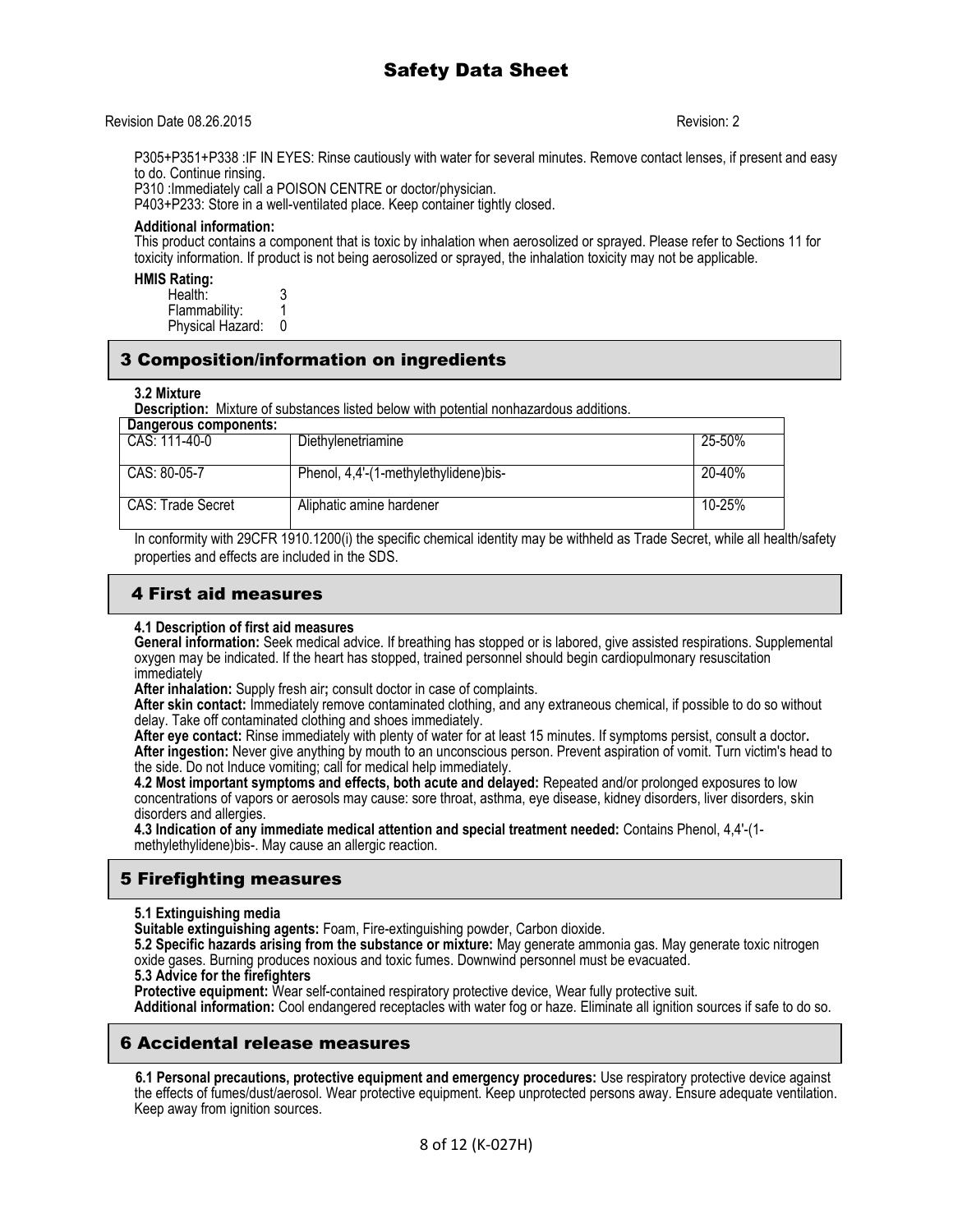Revision Date 08.26.2015 Revision: 2

**6.2 Environmental precautions:** Do not allow to enter sewers/surface or ground water. Inform respective authorities in case of seepage into water course or sewage system. Prevent from spreading (e.g. by damming–in or oil barriers). **6.3 Methods and material for containment and cleaning up:** Send for recovery or disposal in suitable receptacles. Dispose contaminated material as waste according to item 13. Ensure adequate ventilation.

## 7 Handling and storage

**7.1 Precautions for safe handling:** Use only in well-ventilated areas. Store in cool, dry place in tightly closed receptacles (60-80ºF recommended).

**7.2 Conditions for safe storage, including any incompatibilities:** Use only receptacles specifically permitted for this substance/product. Avoid storage near extreme heat, ignition sources or open flame.

**Further Information about storage conditions:** Keep container tightly sealed. Store in an area with adequate ventilation.

## 8 Exposure controls/personal protection

#### **8.1 Control parameters**

**Exposure Limits:**

| Diethylenetriamine | Time Weighted Average (TWA):ACGIH                       | ppm   |                  |
|--------------------|---------------------------------------------------------|-------|------------------|
| Diethylenetriamine | Recommended Exposure Limit (REL): NIOSH                 | ppm   | $4$ mg/m $3$     |
| Diethylenetriamine | Time Weighted Average (TWA): OSHA Z1A                   | ppm   | $4$ mg/m $3$     |
| Diethylenetriamine | Time Weighted Average (TWA): Permissible Exposure Limit | l ppm | $4 \text{ mg/m}$ |
|                    | (PEL): US CA OEL                                        |       |                  |
| Diethylenetriamine | Time Weighted Average (TWA): TN OEL                     | ppm   | $4$ mg/m $3$     |

**8.2 Engineering controls** Provide readily accessible eye wash stations and safety showers. Provide ventilation adequate to ensure concentrations are minimized.

#### **8.3 Personal protective equipment**

**General protective and hygienic measures:** Keep away from foodstuffs, beverages and feed. Immediately remove all soiled and contaminated clothing. Wash hands before breaks and at the end of work. Do not inhale gases / fumes / aerosols. Avoid contact with the eyes and skin.

**Respiratory protection:** Not required under normal conditions of use. Use suitable respiratory protective device in case of insufficient ventilation. For spills, respiratory protection may be advisable. Use respiratory protection when grinding or cutting material.

**Hand protection:** Protective, impervious gloves. (Neoprene, Butyl-rubber, Nitrile rubber) The glove material has to be impermeable and resistant to the product / the substance/ the preparation. Selection of the glove material on consideration of the penetration times, rates of diffusion and the degradation.

**Eye protection:** Face shield with safety glasses or goggles underneath. Contact lenses should not be worn. **Skin and Body protection:** Protective work clothing. Where potential exposure warrants, rubber or plastic boots and chemically resistant protective suit.

## 9 Physical and chemical properties

**9.1 Information on basic physical and chemical properties General Information**

| Appearance<br>Form:<br>Colour: | Liquid<br>Blúe    |
|--------------------------------|-------------------|
| Odour:                         | Amine             |
| <b>Odour threshold:</b>        | No data available |
| pH:                            | Alkaline          |
| Melting point/range:           | No data available |
| Boiling point/range:           | >392 °F / >200 °C |
| Flash point:                   | >212 °F / >100 °C |
| <b>Evaporation rate:</b>       | No data available |
|                                |                   |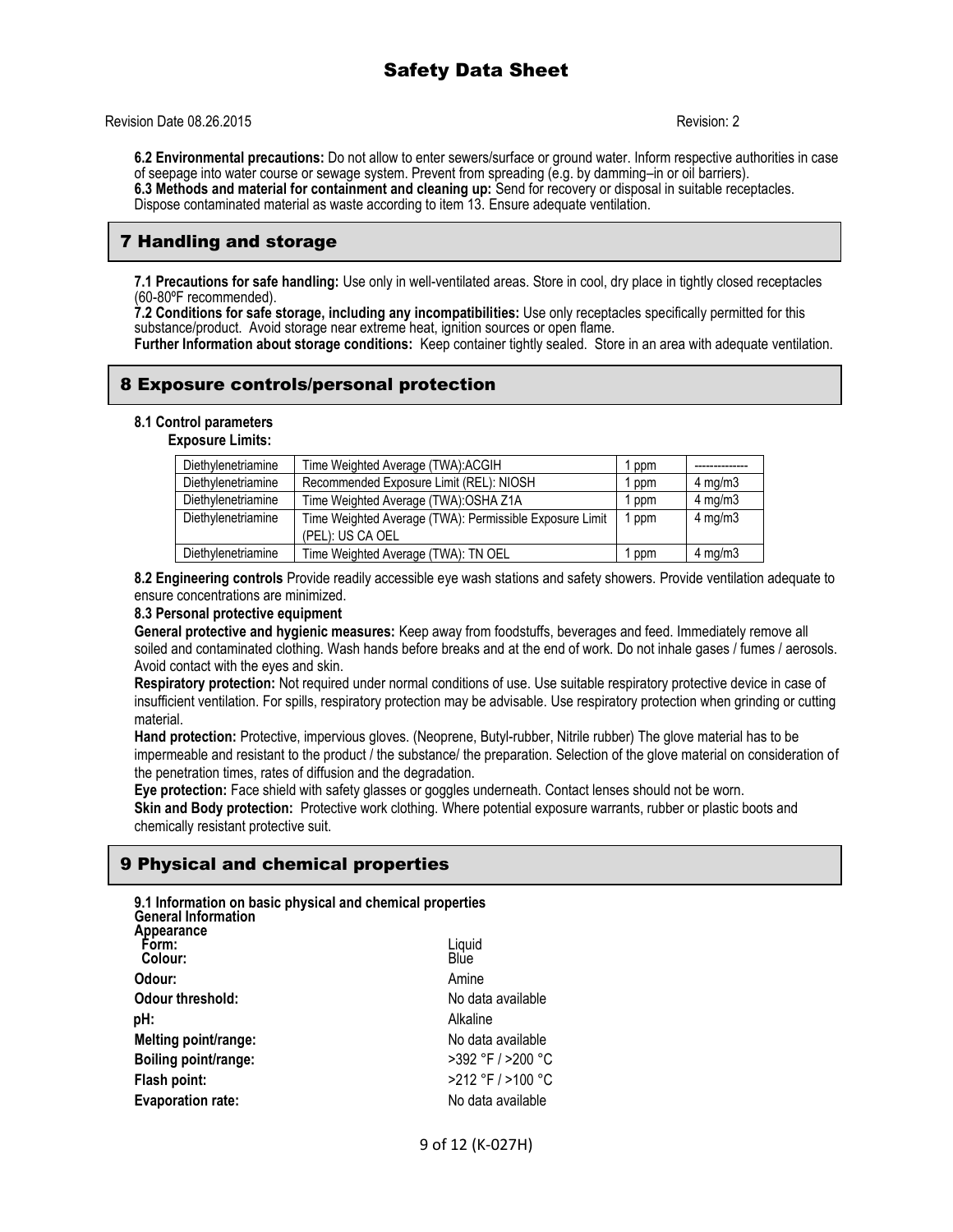Revision Date 08.26.2015 Revision: 2

**Flammability (solid, gaseous):** Not applicable **Upper/lower flammability or explosive limit:** Not applicable **Vapor pressure:** No data available **Vapor density:** No data available **Relative Density at 20°C:** 1.01g/cm<sup>3</sup> **Solubility in / Miscibility with** Not miscible or difficult to mix. **Partition coefficient (n-octanol/water):** No data available **Auto/Self-ignition temperature:** No data available **Decomposition temperature:** No data available **Viscosity** 70-150 cps

## 10 Stability and reactivity

#### **10.1 Reactivity**

**10.2 Chemical stability**

**Thermal decomposition / conditions to be avoided:** No decomposition if used and stored according to specifications. **10.3 Possibility of hazardous reactions:** Reacts with strong alkali. Exothermic polymerization. Reacts with strong acids and oxidizing agents. Reacts with catalysts.

**10.4 Conditions to avoid:** Avoid contact with strong oxidizing agents, excessive heat or flames.

 **10.5 Incompatible materials:** Strong acids, bases and oxidizing agents.

**10.6 Hazardous decomposition products:** Nitric acid, Ammonia, Nitrogen oxides (NOx), Nitrogen oxide can react with water vapors to form corrosive nitric acid, Carbon monoxide, Carbon dioxide (CO2), Aldehydes, Flammable hydrocarbon fragments.

## 11 Toxicological information

# **11.1 Information on likely routes of exposure:**

Harmful in contact with skin. Causes skin burns. Eye contact: Causes eye burns. Ingestion: Harmful if swallowed. If ingested, severe burns of the mouth and throat, as well as a danger of perforation of the esophagus and the stomach. Inhalation: This product contains a component that is toxic by inhalation when aerosolized or sprayed. If product is not being aerosolized or sprayed, the inhalation toxicity may not be applicable. Inhalation of vapors and/or aerosols in high concentration may cause irritation of respiratory system. Inhalation of aerosol may cause irritation to the upper respiratory tract. May cause nose, throat, and lung irritation. Can cause severe eye, skin and respiratory tract burns. **11.2 Symptoms related to physical, chemical and toxicological characteristics:** Repeated and/or prolonged exposures

to low concentrations of vapors or aerosols may cause: sore throat, asthma, eye disease, kidney disorders, liver disorders, skin disorders and allergies.

**11.3 Delayed and immediate effects as well as chronic effects from short and long-term exposure:** This product contains no listed carcinogens according to IARC, ACGIH, NTP and/or OSHA in concentrations of 0.1 percent or greater. May cause allergic skin reaction. This product may cause adverse reproductive effects. Asthma, Eye disease, Kidney disorders, Liver disorders, Skin disorders and Allergies.

**11.4 Numerical measures of toxicity:** No data is available for full mixture**.** 

| Diethylenetriamine                        | CAS 111-40-0 | Oral LD50   | 1080 mg/kg $(rat)$  |
|-------------------------------------------|--------------|-------------|---------------------|
|                                           |              | Dermal LD50 | 1090 mg/kg (rabbit) |
| Phenol, 4,4'-(1-<br>methylethylidene)bis- | CAS 80-05-7  | Oral LD50   | 3250 mg/kg (rat)    |
|                                           |              | Dermal LD50 | 3000 mg/kg (rabbit) |

## 12 Ecological information

- **12.1 Aquatic toxicity:** No data available on the product itself.
- **12.2 Persistence and degradability:** No data available.
- **12.3 Bioaccumulative potential:** No data available on the product itself.
- **12.4 Mobility in soil:** No data available.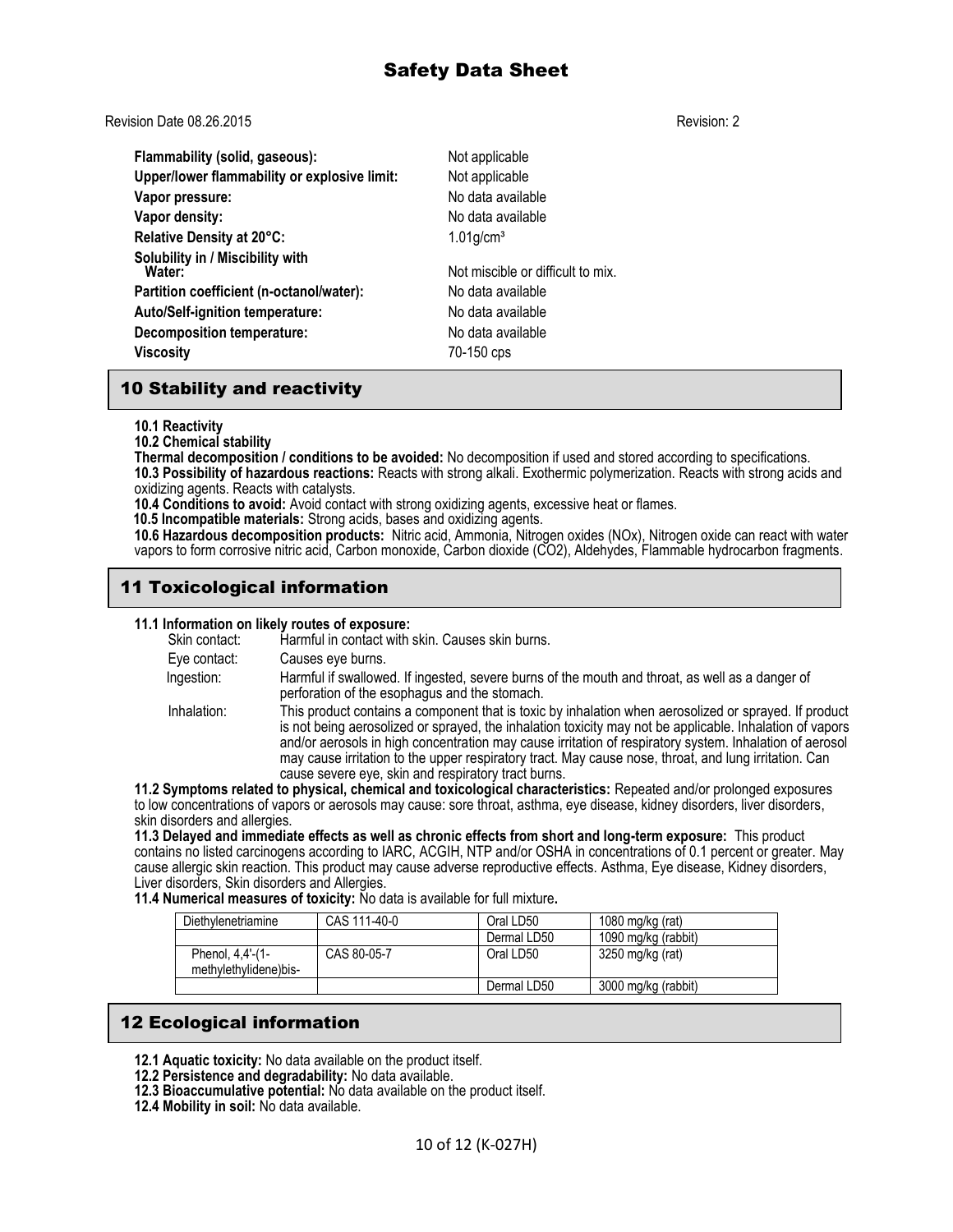#### Revision Date 08.26.2015 Revision: 2

 **12.5 Other adverse effects:** No further relevant information available

#### 13 Disposal considerations

#### **13.1 Waste treatment methods**

**Waste from residue/unused product:** This product should not be allowed to enter drains, water courses or the soil. Dispose of this material in a safe manner and in accordance with federal, state and local regulations **Contaminated packaging:** Disposal must be made in accordance with official federal, state and local regulations.

## 14 Transport information

#### **DOT**

| יש<br><b>IATA</b> | <b>UN</b> number:<br><b>Proper Shipping Name:</b><br><b>Hazard Class:</b><br><b>Packing Group:</b><br>Labels(s):<br><b>Marine Pollutant:</b> | UN2735<br>Amines, liquid, corrosive, n.o.s. (Diethylenetriamine, Aliphatic amine). Marine Pollutant<br>8<br>8<br>Yes (Only in Bulk containers) |
|-------------------|----------------------------------------------------------------------------------------------------------------------------------------------|------------------------------------------------------------------------------------------------------------------------------------------------|
| <b>IMDG</b>       | UN number:<br><b>Proper Shipping Name:</b><br><b>Hazard Class:</b><br><b>Packing Group:</b><br>Labels(s):<br><b>Marine Pollutant:</b>        | UN2735<br>Amines, liquid, corrosive, n.o.s. (Diethylenetriamine, Aliphatic amine). Marine Pollutant<br>8<br>8<br>Yes                           |
| TDG               | UN number:<br><b>Proper Shipping Name:</b><br><b>Hazard Class:</b><br><b>Packing Group:</b><br>Labels(s):<br><b>Marine Pollutant:</b>        | UN2735<br>Amines, liquid, corrosive, n.o.s. (Diethylenetriamine, Aliphatic amine). Marine Pollutant<br>8<br>8<br>Yes                           |
|                   | UN number:<br><b>Proper Shipping Name:</b><br><b>Hazard Class:</b><br><b>Packing Group:</b><br>Labels(s):<br><b>Marine Pollutant:</b>        | UN2735<br>Amines, liquid, corrosive, n.o.s. (Diethylenetriamine, Aliphatic amine). Marine Pollutant<br>8<br>8<br>Yes                           |

## 15 Regulatory Information

#### **15.1 Safety, health and environmental regulations/legislation specific for the substance or mixture**

Toxic Substance Control Act (TSCA) 12(b) Component(s): None.

| Country     | Regulatory list | Notification                    |
|-------------|-----------------|---------------------------------|
| USA         | TSCA            | Included on Inventory.          |
| EU          | <b>EINECS</b>   | Included on EINECS inventory or |
|             |                 | polymer substance, monomers     |
|             |                 | included on EINECS inventory or |
|             |                 | no longer polymer.              |
| Canada      | DSL             | Included on Inventory.          |
| Australia   | <b>AICS</b>     | Included on Inventory.          |
| Japan       | <b>ENCS</b>     | Included on Inventory.          |
| South Korea | ECL             | Included on Inventory.          |
| China       | <b>SEPA</b>     | Included on Inventory.          |
| Philippines | <b>PICCS</b>    | Included on Inventory.          |